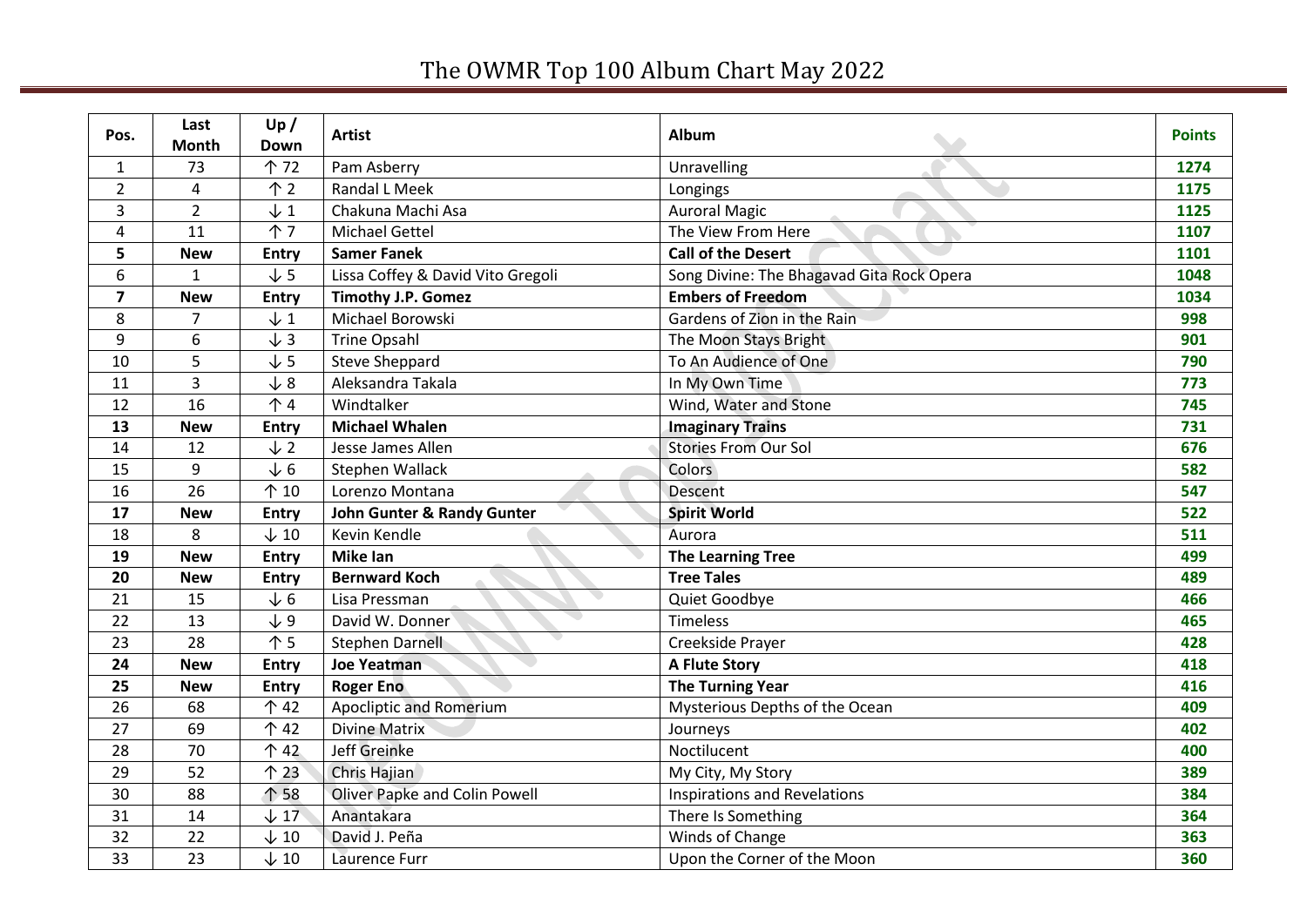## The OWMR Top 100 Album Chart May 2022

| 34 | 20         | $\downarrow$ 14 | Eleon                     | Hidden In Time                  | 353 |
|----|------------|-----------------|---------------------------|---------------------------------|-----|
| 35 | <b>New</b> | <b>Entry</b>    | <b>Brooks &amp; Day</b>   | Awakening                       | 345 |
| 36 | 17         | $\downarrow$ 9  | James Asher & Arthur Hull | <b>Energised by Stars</b>       | 341 |
| 37 | 27         | $\downarrow$ 10 | Sophia Agranovich         | Celebrating Beethoven           | 336 |
| 38 | 37         | $\downarrow$ 1  | David Franklin            | Passings                        | 335 |
| 39 | 32         | $J$ 7           | <b>Rusty Crutcher</b>     | Oracle of Delphi                | 332 |
| 40 | <b>New</b> | <b>Entry</b>    | Cheryl B. Engelhardt      | <b>The Passenger</b>            | 328 |
| 41 | 67         | 个 26            | Deepspace                 | Superradiance                   | 326 |
| 42 | <b>New</b> | <b>Entry</b>    | <b>Carl Lord</b>          | <b>Dream Zone</b>               | 324 |
| 43 | <b>New</b> | <b>Entry</b>    | <b>Craig Urquhart</b>     | <b>Dreams Remembered</b>        | 319 |
| 44 | 76         | 个 32            | <b>Mark Pinkus</b>        | Ballerina in the Sky            | 312 |
| 45 | 36         | $\sqrt{9}$      | <b>Steve Orchard</b>      | For Sunny Days                  | 306 |
| 46 | 49         | $\uparrow$ 3    | C.Emerson Brown           | A Love Story                    | 301 |
| 47 | <b>New</b> | Entry           | <b>David Helpling</b>     | IN                              | 295 |
| 48 | <b>New</b> | <b>Entry</b>    | <b>Billy Yfantis</b>      | <b>The Nebular Voyager</b>      | 294 |
| 49 | <b>New</b> | <b>Entry</b>    | Kamini Natarajan          | <b>Shiva Mantras</b>            | 285 |
| 50 | <b>New</b> | <b>Entry</b>    | <b>Blue Crystal Star</b>  | <b>Dormant States</b>           | 276 |
| 51 | 58         | 个7              | Jarguna                   | Neogene                         | 264 |
| 52 | 24         | $\downarrow$ 28 | Sam Miller                | <b>Lilies</b>                   | 249 |
| 53 | 54         | $\uparrow$ 1    | Maji                      | Flow                            | 245 |
| 54 | 66         | 个 12            | Solace Road               | The Essence of Self             | 243 |
| 55 | 19         | $\downarrow$ 36 | <b>Tim Neumark</b>        | Opus 8                          | 241 |
| 56 | 43         | $\downarrow$ 13 | <b>David Darling</b>      | Reverence                       | 240 |
| 57 | <b>New</b> | <b>Entry</b>    | <b>City of Dawn</b>       | As the Universe, So the Soul    | 239 |
| 58 | <b>New</b> | <b>Entry</b>    | David Gómez               | <b>A Letter From Mars</b>       | 237 |
| 59 | <b>New</b> | <b>Entry</b>    | Frolin                    | <b>Eventide EP</b>              | 233 |
| 60 | <b>New</b> | Entry           | <b>Andy Pickford</b>      | <b>Dreamwell Chilled Vol. 1</b> | 231 |
| 61 | <b>New</b> | <b>Entry</b>    | <b>Adolfo Viguera</b>     | <b>Life Time EP</b>             | 227 |
| 62 | <b>New</b> | <b>Entry</b>    | <b>AeTopus</b>            | <b>Urbus</b>                    | 220 |
| 63 | 53         | $\downarrow$ 10 | Lisa Hilton               | Life Is Beautiful               | 219 |
| 64 | <b>New</b> | <b>Entry</b>    | <b>Maya Sand</b>          | <b>Winter Rebirth</b>           | 217 |
| 65 | 45         | $\sqrt{20}$     | Diane Wheeler Dunn        | <b>Quiet Beauty</b>             | 205 |
| 66 | 98         | 个 32            | <b>William Thomson</b>    | Images EP                       | 203 |
| 67 | <b>New</b> | <b>Entry</b>    | Rodrigo Bragança          | <b>Mind Oceans</b>              | 199 |
| 68 | 31         | $\downarrow$ 37 | Kerani                    | The Water Of Life               | 197 |